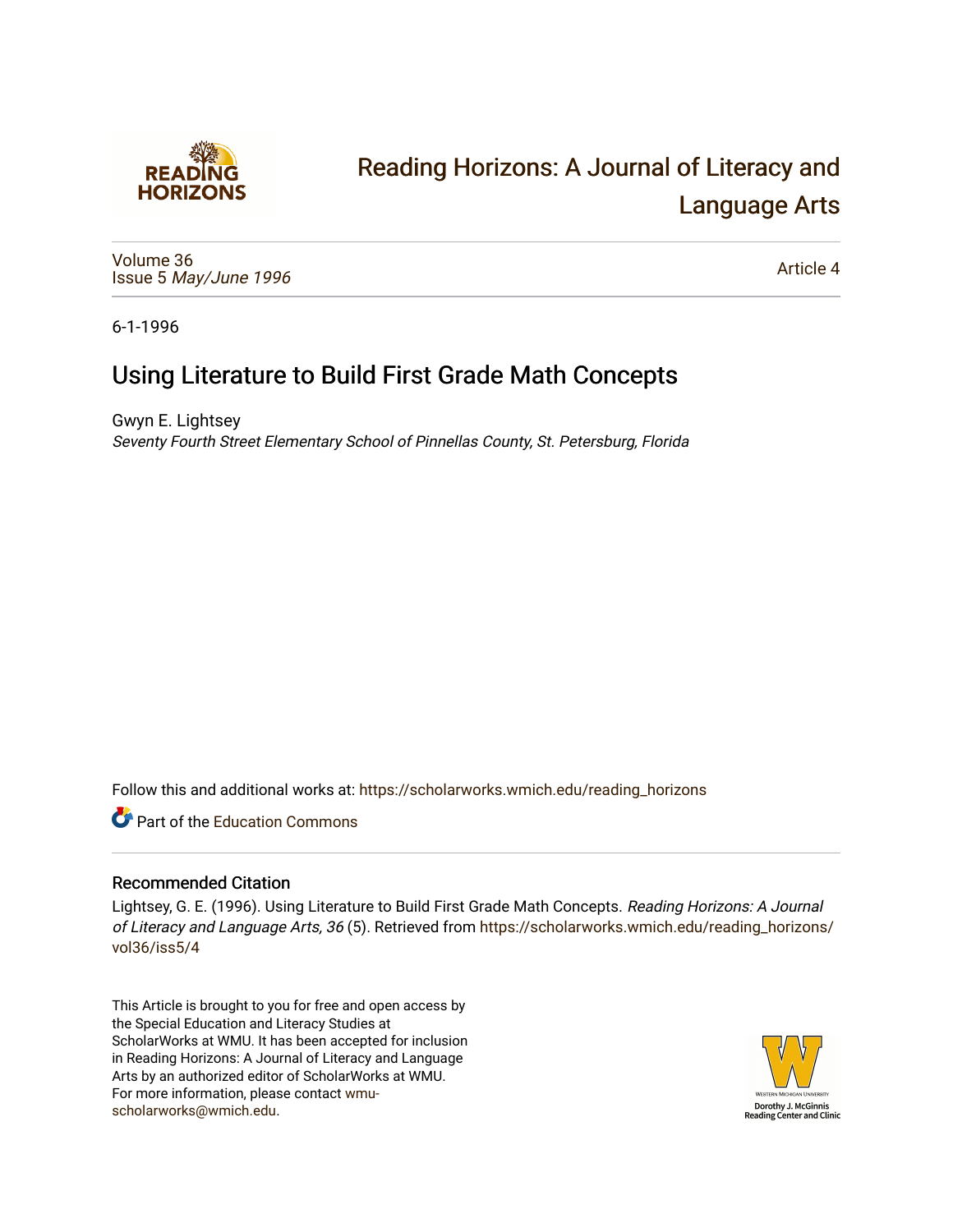

# *Using Literature to Build First Grade Math Concepts*

### *Gwyn E. Lightsey*

In the last decade, many elementary teachers have advo cated a holistic approach to education. Teachers use thematic units to incorporate reading and writing into all areas of the curriculum. However, teachers have often continued to teach mathematics in isolation. Traditionally, the math program consisted of instruction in finding answers to textbook math problems and memorizing addition, subtraction, multiplica tion, and division facts. Except for learning to count money or tell time, math seemed to have little application for chil dren in daily life. The majority of the math curriculum was made up of skills, but the language for understanding math ematics was neglected. One way to integrate mathematics into other curriculum areas and help learners become "active con structors of mathematical knowledge is through literature" (Whitin and Wilde, 1992). In an effort to enhance my first grade math program, I searched for authentic ways to incorpo rate literature. In this paper, I will share what I have learned.

#### *Categories of books*

According to Gailey (1993), children's books appropriate for teaching mathematics may be divided into four categories. First, counting books which "reinforce number concepts and can be used to teach addition, subtraction, and in some in stances multiplication and division (Gailey, 1993). Second, number books, which reinforce a particular number. Two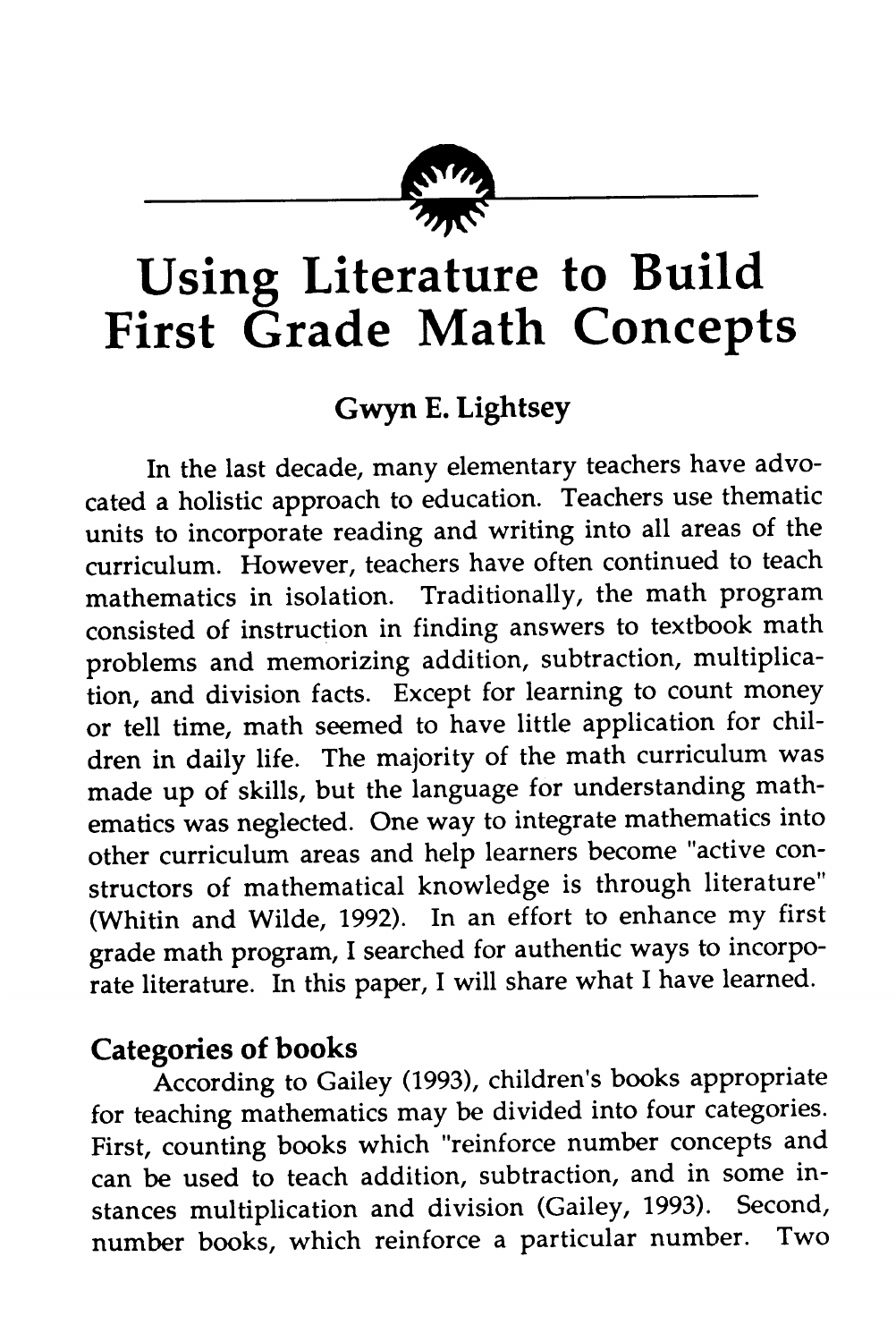examples Gailey uses are Jane Moncure's **My Six Book** (1986), and Jeffrey Moss' **Five People in My Family** (1983). Third, sto rybooks, which may be used to introduce or reinforce mathe matical concepts. Fairy tales, folk tales, or any other stories in which the author touches on a mathematics concept can be used. For instance, Gailey (1993), used Dr. Seuss', **The 500 Hats of Bartholomew Cubbins** (1938), to reinforce the concept of large numbers, addition, and subtraction. Finally, concept or informational books like David Schwartz's // **You Made a Million** (1989), are useful in exploring specific mathematical concepts.

#### *Counting books*

Since I was working with first graders, I used numerous counting books to review the numerals from 1 to 10 and lay the foundation for addition and subtraction. One of my fa vorites is **Moja Means One: Swahili Counting Book** by Marjorie Feelings (1971). This book uses African people in na tive dress to illustrate the numerals from one to ten and also teaches children the Swahili word for each numeral. After I shared this book, I asked several children to stand up in front of the group and we counted boys, girls, children with tennis shoes, children wearing blue, and so on. The students were not only counting, but were also classifying sets of objects. Next, I paired children up, gave them spinners and unifix cubes, and asked one child to spin for a number and the other child to show that number with the unifix cubes.

Another wonderful book I shared was **Anno's Counting Book** (1975). In this book, Anno has made beautiful, detailed illustrations of seasonal landscapes. Each page contains nu merous objects that represent a particular numeral. For in stance, on page five, children might find five cows, five houses, five trees, and so on. My students loved this book and read it often. After using this book, I asked students to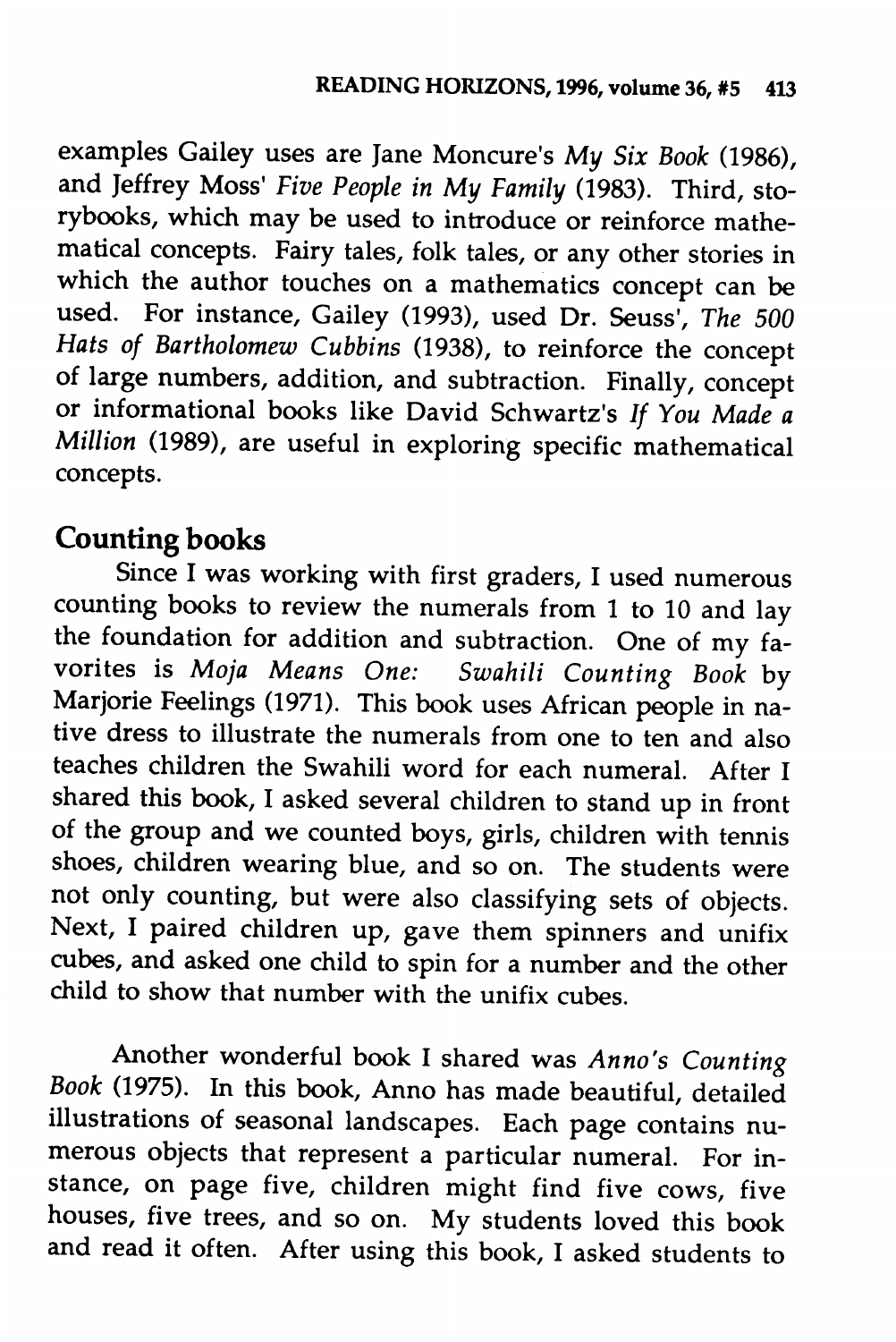*pick a number and make their own picture similar to what Anno had done in his book. Pat Hutchins (1982), book, One Hunter is also suitable. In this book each page contains several African animals who are hiding from a big game hunter. The pages are numbered consecutively using numerals from one to ten. Children especially like searching for the missing animals. After reading this book, my students made their own counting books using a variety of subjects like animals, cars, and toys.*

#### *Number books*

*Although Gailey (1993), recommends number books, I introduced my children to several songs and rhymes to aide their understanding of specific numbers. For example, I played the song, "This Old Man" (Hoffer, et al., 1993) and asked children to act it out. Next, I took out a flannel board and let children come up and make up sets of objects repre senting different numerals. I also introduced addition and subtraction with the flannel pieces and asked the children to record the problems we made up in their math journals. In addition, finger plays like "Five Little Ducks," "Five Brown Teddies," and 'Ten in a Bed" (Hoffer, et al., 1993) are excellent.*

*Storybooks One storybook my students really enjoyed was Two Ways to Count to Ten by Dee (1988), which may be used to introduce alternative counting methods. In the story, King Leopard is looking for an heir to his throne. He holds a spear throwing contest. The first animal who is able to throw his spear into the air and count to ten before it hits the ground* will become his heir. After many attempts, an antelope wins *by counting by even numbers. My children also came up with other counting methods such as counting by fives.*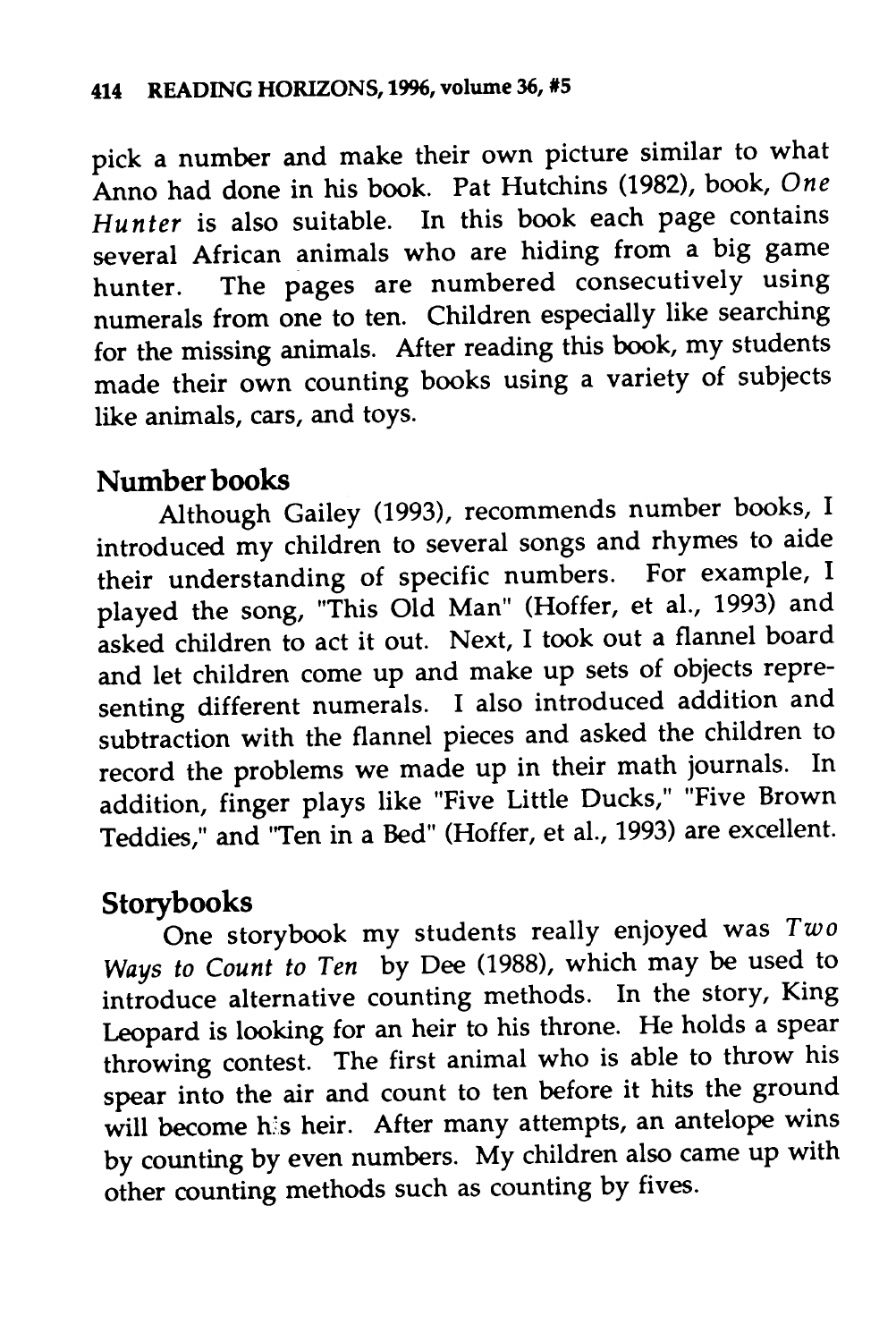*Another folk tale that I used was The Enormous Turnip (Hoffer, et al., 1993). In this story an old man and his family find a gigantic turnip in the ground and try to pull it out. First the old man tries, then the old man and his wife try, and then the old man, his wife, and his son and so on until all the characters in the story are needed to pull the turnip out. After sharing this story, I divided students into small groups and gave each student a card with a character's name on it. I played a tape of the story and asked students to act it out. Next, we talked about how the story begins with one character and with each attempt to pull up the turnip a new character is added. With this story, my students were learning about adding one more to a set. In this lesson I incorporated litera ture, music, drama, and math.*

#### *Concept books*

*According to Gailey (1993), concept books have interest ing formats and convey excitement in exploring mathemati cal ideas. One book that I used to teach the concept of large numbers was Schwartz's, How Much Is a Million? (1985). I had been working on place value with my students when I in troduced this book to them. It stimulated a nice discussion and children were able to share their experiences with large numbers.*

*Another concept book that works well with primary children is Eric Carle's, The Grouchy Ladybug (1977). I used this book when I was teaching time to my students. My chil dren enjoyed the story so much that we began a mini-unit on ladybugs. The children also dramatized the story and made a big book. Eating Fractions by Bruce McMillan (1991), another excellent book, is useful when introducing the concept of frac tions. This book has photographs of real children manipulating food to show different fractions. Since the text is simple, emergent readers enjoy reading this book again and*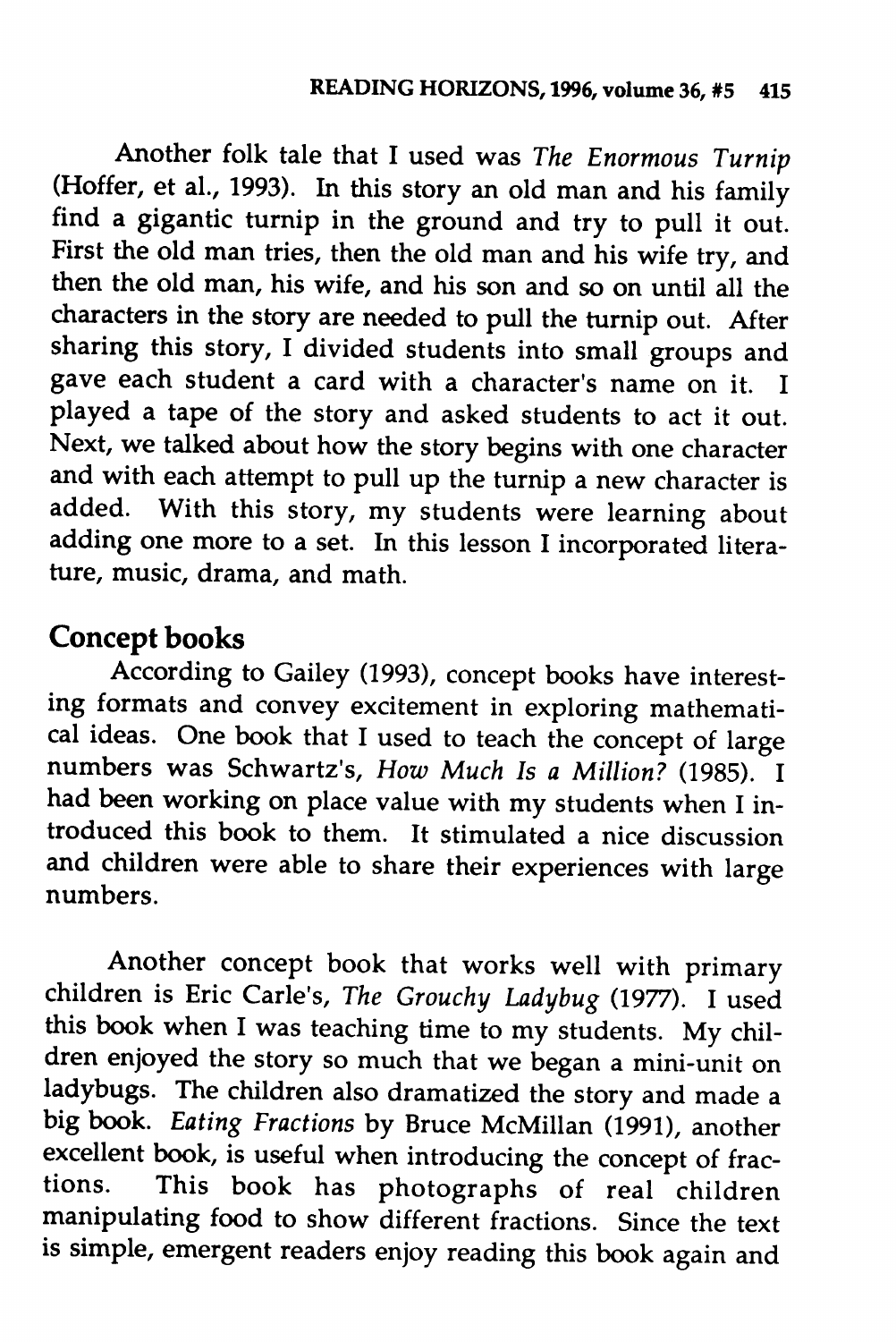again. After reading the story, I encouraged my students to make their own fractions and eat them.

#### *Benefits and cautions*

One benefit I found when using literature in mathemat ics was the affect on reading. While reading performance and attitude toward reading were not measured, observations of my students leads me to believe that using literature in math ematics enhanced reading. My children were often found in corners and under tables reading books on a range of topics. Their attitude toward reading was wonderful!

The National Council of Teachers of Mathematics (1989), is recommending great changes in the way mathematics is taught. Inclusion of literature is one change that enables a more authentic approach to math. Mathematics can be easily integrated into all aspects of the curriculum (Whitin and Wilde, 1992). It is everywhere in our daily lives, and we need to draw children's attention to it. "Mathematics and language skills develop together as students listen, read, write, and talk about mathematical ideas" (Gaily, 1993). Literature can also relieve "math anxiety" (Whitin and Wilde, 1992, p. 9). Most children and even adults enjoy listening to stories. This is a very nonthreatening experience. With literature, a teacher is able to convey a mathematical concept in an easy, relaxed manner and follow the story with a discussion. Children learn about math without being aware of it. They are not asked to master algorithms in isolation.

According to Eisner (cited in Whitin and Wilde, 1992, p. 14), scientists ind mathematicians are artists; like painters and sculptors, they are involved in the process of form making. All things that are made have form, whether they are paint ings and music or taxonomies, theories, frameworks, and conceptual systems. When they are well made, they possess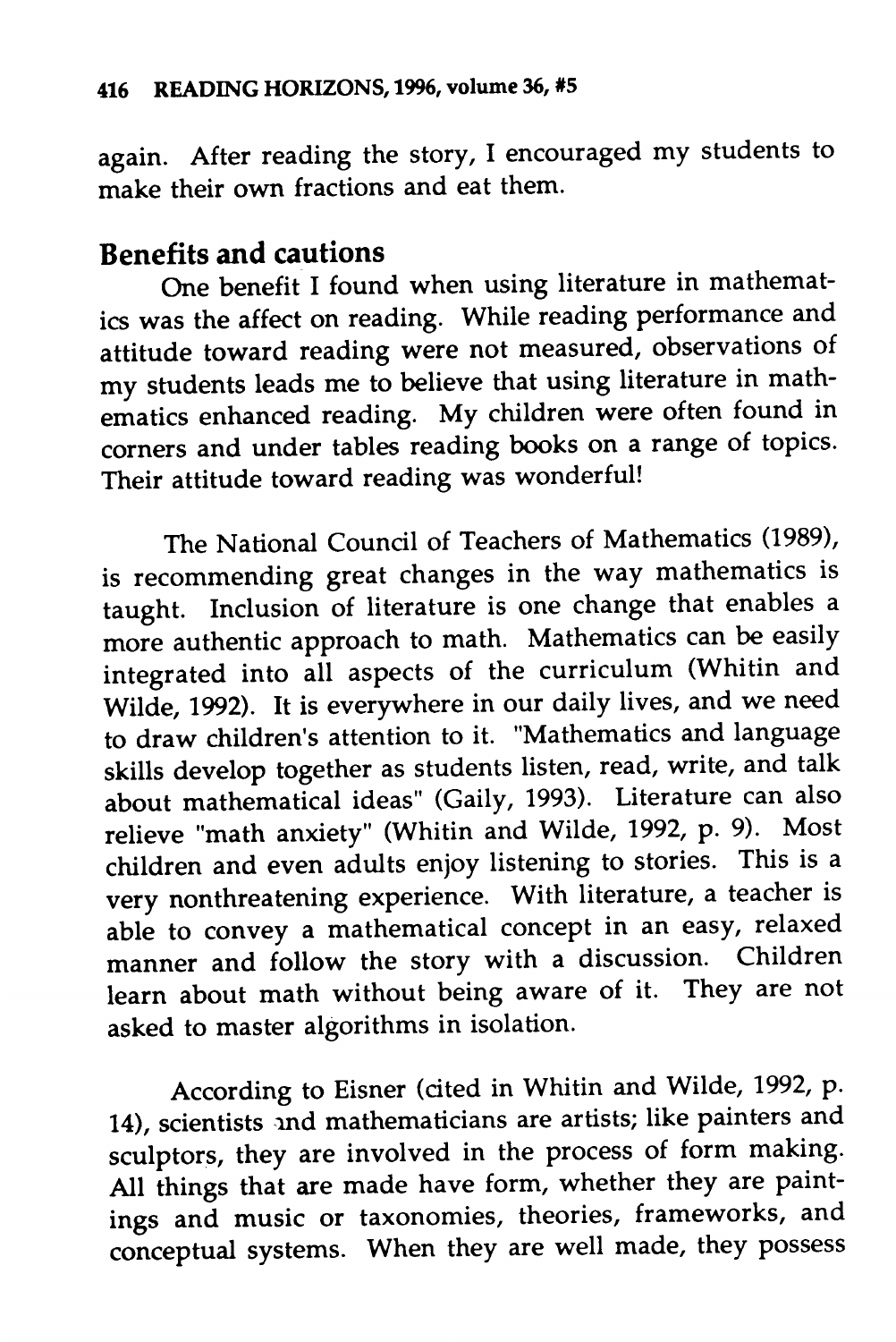aesthetic properties. Children's literature adds an aesthetic dimension to mathematical learning (Whitin and Wilde, 1992). Numerous children's books, poems, and rhymes may be used to teach mathematics. Children enjoy being read to or sung to and they love rhythm. Children's books not only enhance mathematics, but also reinforce reading and writing (Gailey, 1993). Through literature, the teacher can establish the authenticity of mathematics events. Math is part of ev eryday life; therefore its understanding is one key to function ing in the world. This literature link enhances motivation and opens students eyes to their lives. In addition, the stories provide models for students to compose stories of their own related to mathematical events.

A caution for teachers is not to impose mathematics on a piece of literature. When using literature to teach a concept, "mathematics should flow from and be a natural part of the book" (Griffith and Clyne, 1991). Educators also need to be aware of the developmental levels of students. He or she should provide some open-ended activities that invite chil dren to make their own investigations and decisions (Griffith and Clyne, 1991). In a child-centered classroom this happens naturally.

Last, teachers need to establish a classroom that pro motes literacy and invites communication in all areas of the curriculum (Kliman, 1993). Since many children come to school without rich literacy experiences, teachers must care fully construct print rich environments that nurture budding literacy and at the same time build on rich foundations some children have established (Taylor, 1986). One way to make mathematics important and part of a rich literacy environ ment is to create a special mathematics book corner where children may read and/or listen to stories that enhance math ematics (Gailey, 1993). In the spirit of integration, many of